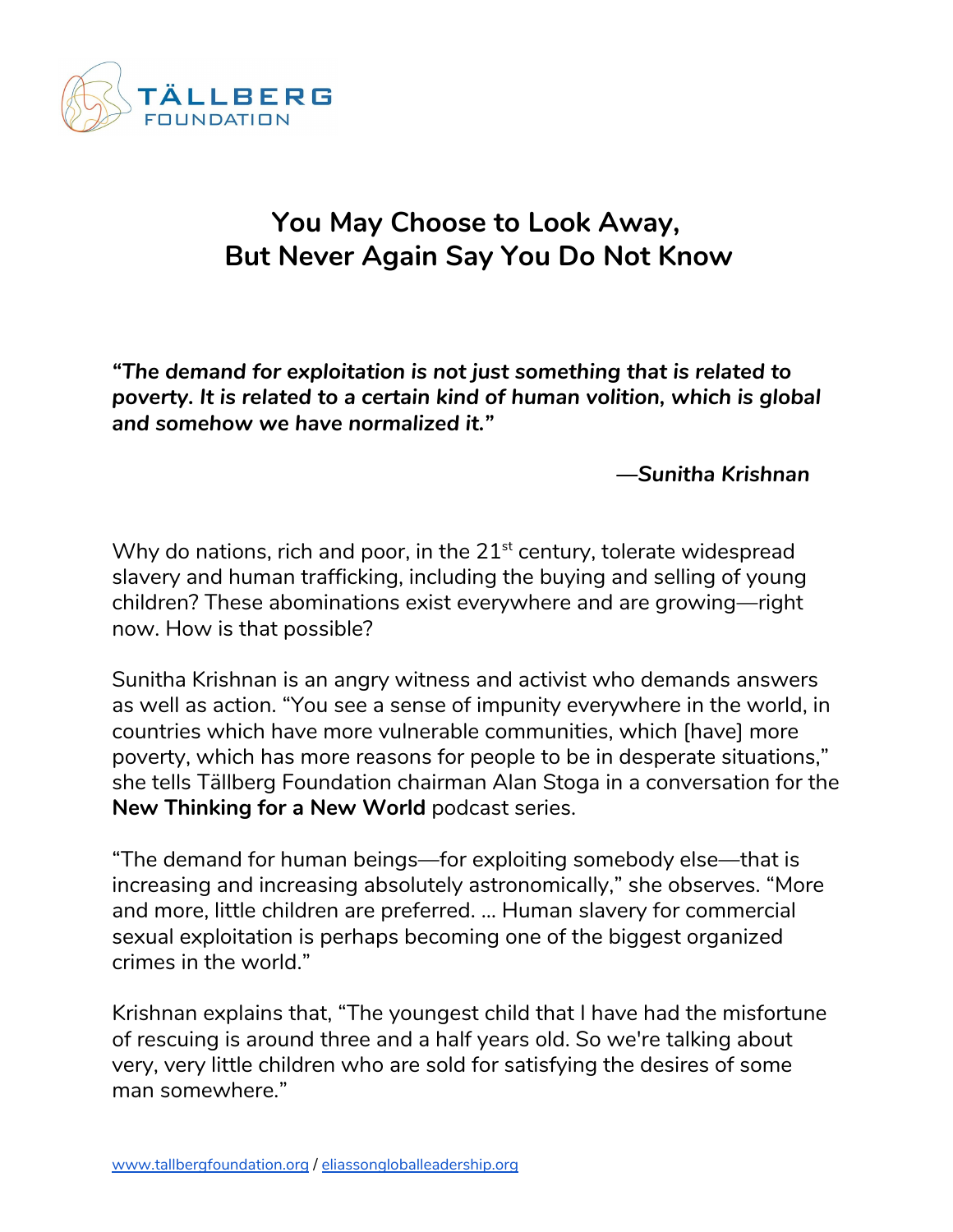

She speaks with the passion of someone who herself experienced exploitation at a very young age. "When you lose your children … it's humanity getting wiped out [by] slavery and exploitation. You'll see it. You'll feel it. It'll pinch you very hard. You're losing your national resource. You're losing humans to slavery," she insists.

Few if any nations are innocent. "More than 130 countries have the same problem, so the rich countries are not spared," Krishnan points out. And yet everywhere, most people look away. "[The world] makes all the right noises, but doesn't take the right actions," Krishnan says. And unless greater willpower develops, she is forced to believe, "We really don't want to change it."

Part of the problem is on the supply side of the equation. "The supply rests on the vulnerability of human minds," she says. Economic desperation leaves people and parents vulnerable. Families sell children—"in the last few days, the only kind of cases that I'm dealing with are families selling off their children repeatedly"—and people sell themselves, not because they want to, but because they think they have to. "You're also dealing with a whole world of social cultural practices," says Krishnan. "There are communities that sanction this form of slavery." Indeed, they sometimes consider exploitation to be their community's livelihood.

Krishnan is as skeptical of curtailing supply as she is about eradicating extreme poverty and "the social cultural exclusion of [a] huge number of below-poverty-line individuals." In practice, that means focusing on ending demand.

"When you look at human trafficking, especially from the sex-trafficking spectrum … you're talking about men and male desires," Krishnan explains. She underlines the "vulnerability of the male ways" that underpins the demand sex slavery and exploitation. That demand "is further supported by poor legislation, poor implementations of law, poor implementation of the criminal justice system."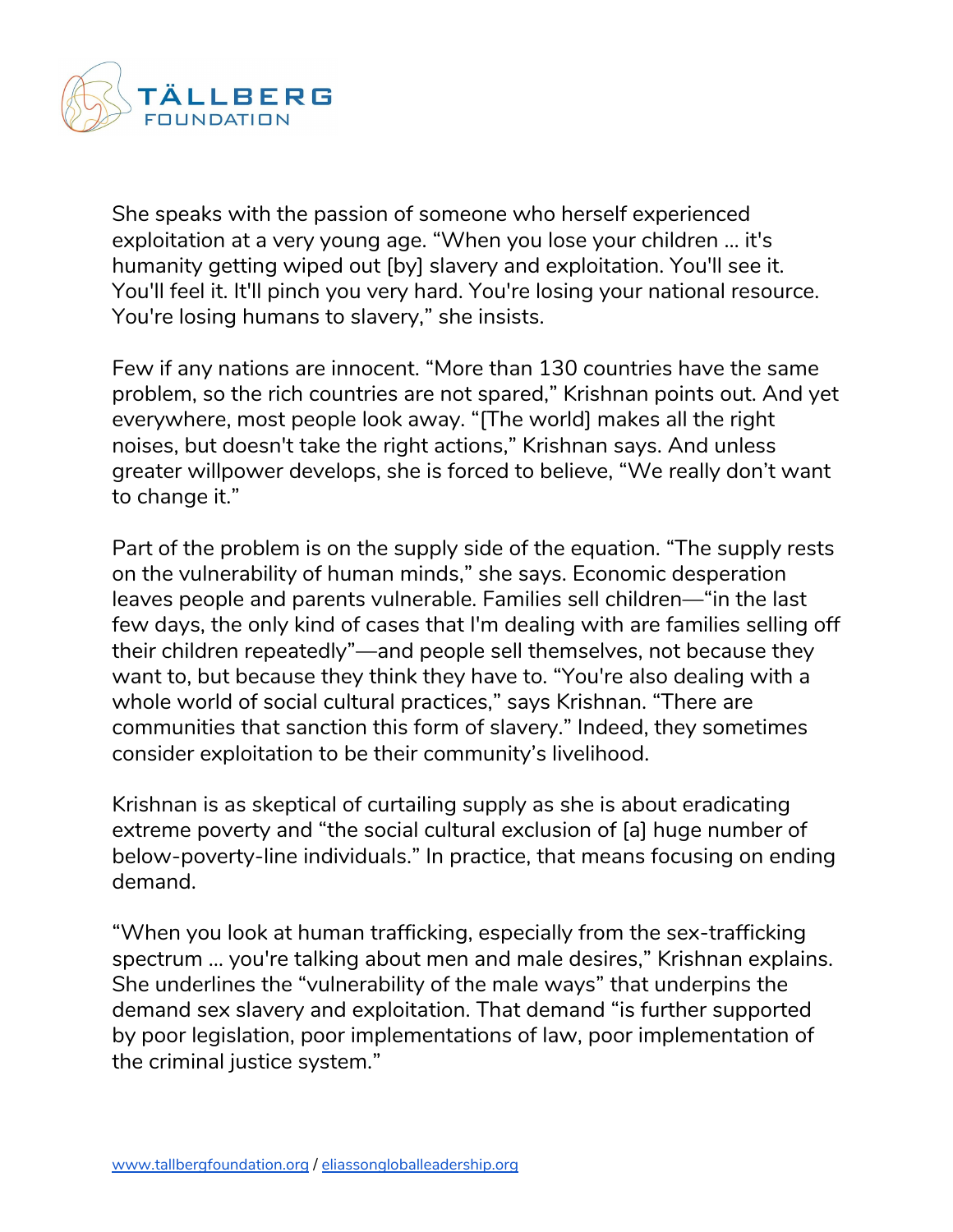

And while the lockdowns caused by Covid-19 have dramatically reduced trafficking in the short run, that doesn't mean that the male desires have disappeared. They just have been temporarily and artificially restricted. "Online sexual exploitation of children has increased a hundred-fold during the pandemic," Krishna says, "That's more invisible and more difficult to deal with." Moreover, she predicts that when the pandemic eventually ends, "lots more women and children will be sold again because of the economic devastation that we are seeing now."

What can be done? Krishnan insists that, "The answers are local. The problem is global. So each country has to find their own answers from their own situations because the situation that we see here is not what you see in your country." But she admits that legislation in India is weak and weakly enforced—and in need of change.

Yet after years of working with women and children who have been exploited, abused, raped, and trafficked, Krishna does not expect political leaders to stop the exploitation of human misery. "We have lost faith in people who are supposed to be our rulers," she says. "I don't think they represent the moral compass for us, which was there once upon a time." Instead, she is convinced the movement must come from ordinary citizens. "We have to become the change agents," Krishna urges. "Expecting anybody else to do it—I'm sorry, it's not going to work out. I think each one of us has to take the responsibility, and we become the moral bank for the communities."

Yet creating "community vigilance" is only part of the solution. The children and women who have been freed from exploitation need safety. That's why [Prajwala](https://www.prajwalaindia.com/)—the organization in Hyderabad, India, that Krishan co-founded and guides—exists. The goal is to "create a whole world of therapeutic communities," Krishna says, "a safe space for people to recover, recoup, and heal themselves and get back a life with dignity."

However, coping with mankind's depravity day after day is physically and emotionally exhausting and, of course, dangerous. And the Covid-19 pandemic has only increased the exhaustion and danger: India's public